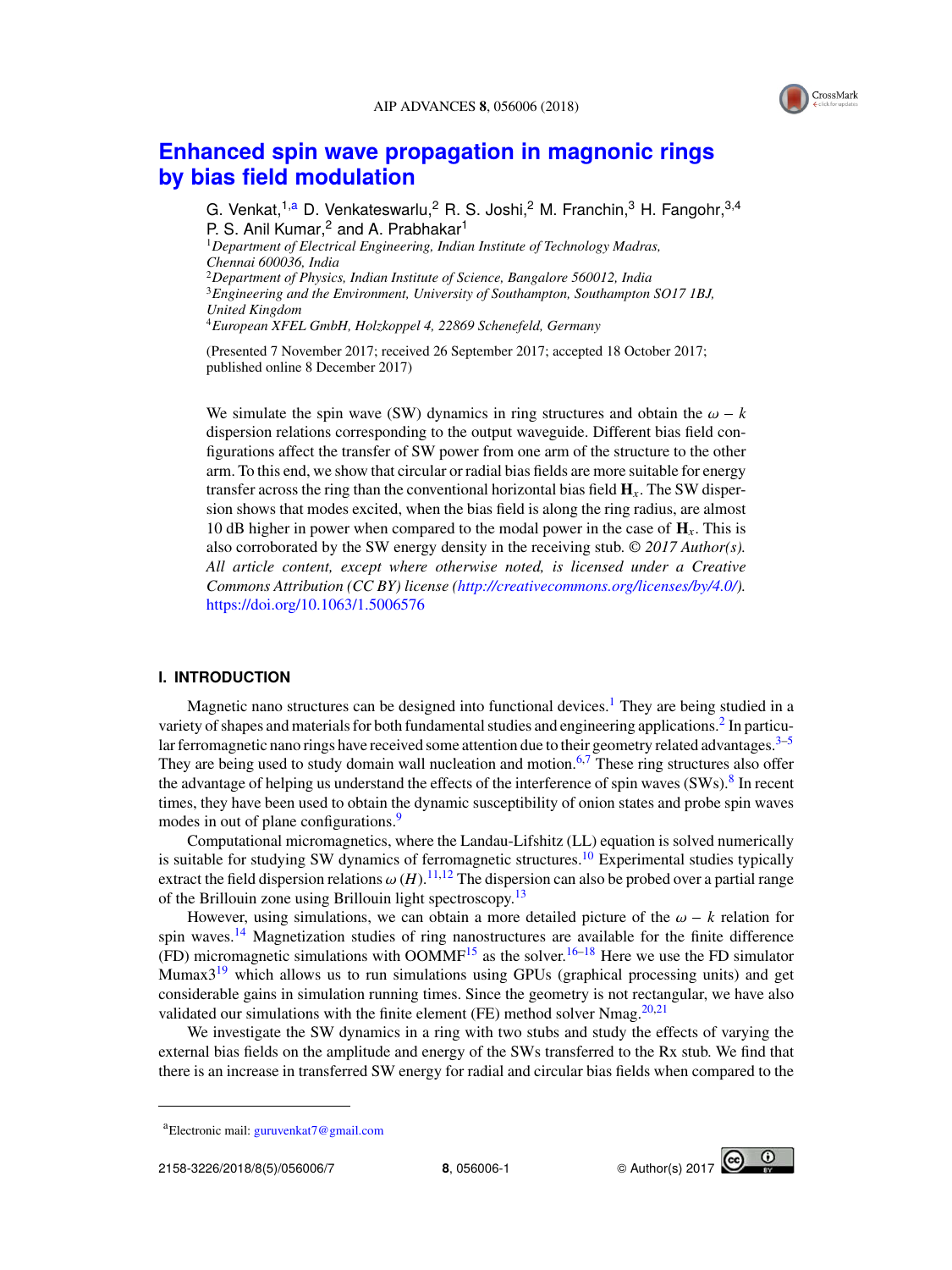more conventional case of a horizontal bias field. We study the reasons for this increase in energy and summarize our observations.

#### **II. GEOMETRY AND SIMULATION METHODOLOGY**

A ring structure with an attached stub on either side, as shown in Fig. 1, is considered. The ring is made of permalloy (Ni<sub>80</sub>Fe<sub>20</sub>), which is commonly used to study spin waves. The material parameters<sup>22</sup> used in the simulations are the saturation magnetization  $M_s = 8.6 \times 10^5$  A/m, exchange constant  $A = 13 \times 1$ parameters<sup>22</sup> used in the simulations are the saturation magnetization  $M_s = 8.6 \times 10^5$  A/m, exchange constant  $A = 13 \times 10^{-12}$  J/m, anisotropy constant  $K = 0$  and gyromagnetic ratio  $\gamma = 175.866$  GHz/T.

The structure was designed to excite SWs in the left stub (Tx), allow them to propagate along the arms of the ring and then receive them in the right stub  $(Rx)$ . Absorbing boundary layers were introduced in both the Tx and Rx stubs so that reflections from the structure edges do not affect our estimates of energy transfers. We assume a parabolic variation of the LL damping constant  $\alpha$  in the ABL, which was found to be sufficient to curb SW reflections from the edges of the geometry.<sup>23</sup> Different bias configurations affects the amount of SW energy reaching the Rx stub. We choose a thickness of 5 nm and focus on the effect of bias field variations in the plane of the ring.

The average length of an edge element plays an important role in micromagnetic simulations. Since the exchange length for permalloy is ∼ 5.7 nm, and we used a cell size of 5 nm for the Mumax3 simulations, we were able to resolve the exchange dominated SWs. For Nmag simulations, we used a mesh generated by the package  $Gmsh<sup>24</sup>$  The mesh had 160268 volume elements, 96468 surface elements and an average edge length of 5.12 nm.

# **A. Simulation methodology**

The simulation methodology is similar to what is explained in our proposal for a standard spin wave problem.<sup>14</sup> The structure was initially brought to a saturated ground state by applying a high enough bias, with  $H_0 = 10.1$  kOe, for different bias field directions. This ground state was saved and given as initial magnetization to the second stage of the simulation where both the bias  $\mathbf{H}_0$  and the excitation **h** (*t*) were applied.

We aim for the magnetic excitation pulse to excite spin waves of reasonable amplitude uniformly over a sufficiently large frequency range. The pulse was applied uniformly (in space) over the stub area (of area  $100 \times 100$  nm<sup>2</sup>), of the left stub, shown in Fig. 1. In time, it varies as a sinc pulse,

$$
|\mathbf{h}|(t) = \Gamma \frac{\sin (\omega_c (t - t_0))}{\omega_c (t - t_0)},
$$
\n(1)

where the cutoff frequency  $f_c = \omega_c/(2\pi) = 200$  GHz,  $t_0 = 50$  ps and the amplitude  $\Gamma = 5$  kOe.

We then save the discrete magnetization as a function of space and time, namely  $\mathbf{m}(x_i, y_j, z_k, t_n)$ . To extract the SW dispersion, we keep two variables, *y* and *z*, constant and obtain  $\mathbf{m}(x_i, t_n)$ . The component of **m** along the excitation,  $m_y(x_i, t_n)$ , is considered and its 2-D Fourier transform  $\tilde{m}_y(x_x, t_n)$ is calculated. The dispersion relations are visible on a surface plot of  $10 \log_{10} (\vert \tilde{m}_y (k_{x_i}, f_n) \vert^2)$  as



FIG. 1. The geometry of the ring structure. The region with red stripes in the Tx stub is the area over which the excitation is uniformly applied. The dispersion is probed along the central red line in the Rx stub. The region with blue stripes at the end of both the Tx and Rx stubs are the absorbing boundary layers. The dimensions are all in nm.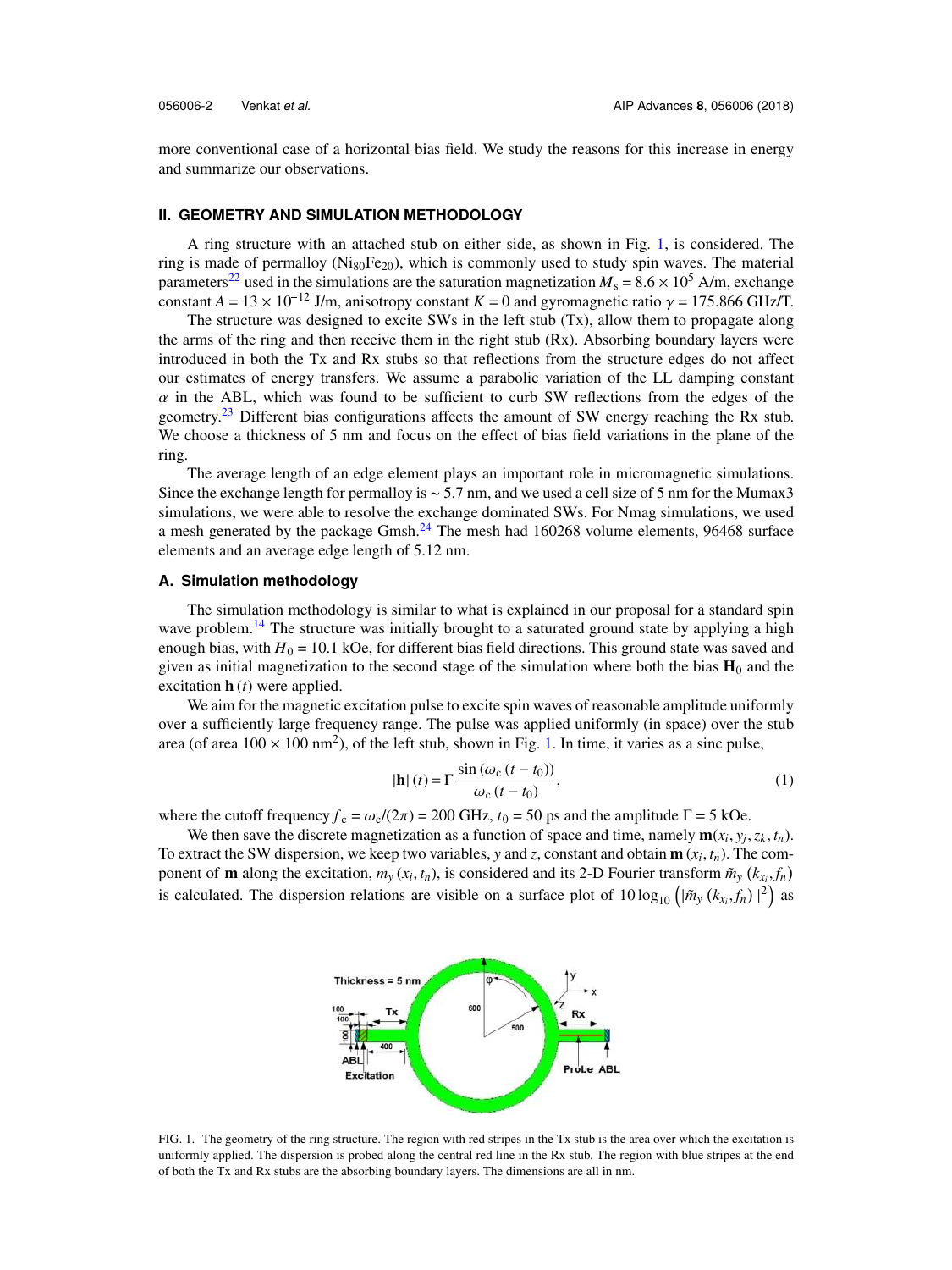parabolas. By applying a Hanning window to  $m_y(x_i, t_n)$ , before taking the Fourier transform, we reduce spectral leakage and scalloping loss.<sup>25</sup> We also apply a third-order Savitzky-Golay filter with 51 taps to smoothen the dispersion curves and remove numerical artifacts from them.<sup>26</sup> The order and number of taps of the filter were obtained after due optimization.

### **III. THE SIMULATION CONFIGURATIONS**

Different bias field configurations, shown in Fig. 2, allow for backward volume (BV), and surface SWs to propagate in the structure. The curved bias fields followed the stable "onion" and "vortex" magnetization states in the ring. In some cases, a combination of these different types of SWs will propagate, affecting the energy transfer between Tx and Rx stubs.

# **A. Simulation 1: The uniform state**

The bias was of the form

$$
\mathbf{H}_x = H_0 \hat{x}.\tag{2}
$$

The bias configuration and type of SW propagation is shown in Fig. 2. A majority of the moments are oriented along the *x* axis, although there will be minor deviations caused by the shape anisotropy of the ring. On excitation, BV SWs propagate into the Tx stub. But, the energy must then be split between surface and BV waves in the left half of the ring, convert to BV type at the top and bottom of the ring, again get transformed to a combination of BV and surface in the right half of the ring and finally end up as BV type in the Rx stub (Fig. 2). We expected this to be a potentially degrading process as multiple interferences between different wave configurations could affect energy transfer from Tx to Rx.

#### **B. Simulation 2: The onion state**

The bias was of the form





FIG. 2. Different types of SWs propagating in the structure for the uniform, onion, vortex and radial ground states. The black arrows represent the direction of **H**<sup>0</sup> while the white arrows represent the direction of SW propagation. The regions of propagation of backward volume (BV) and surface waves are appropriately marked.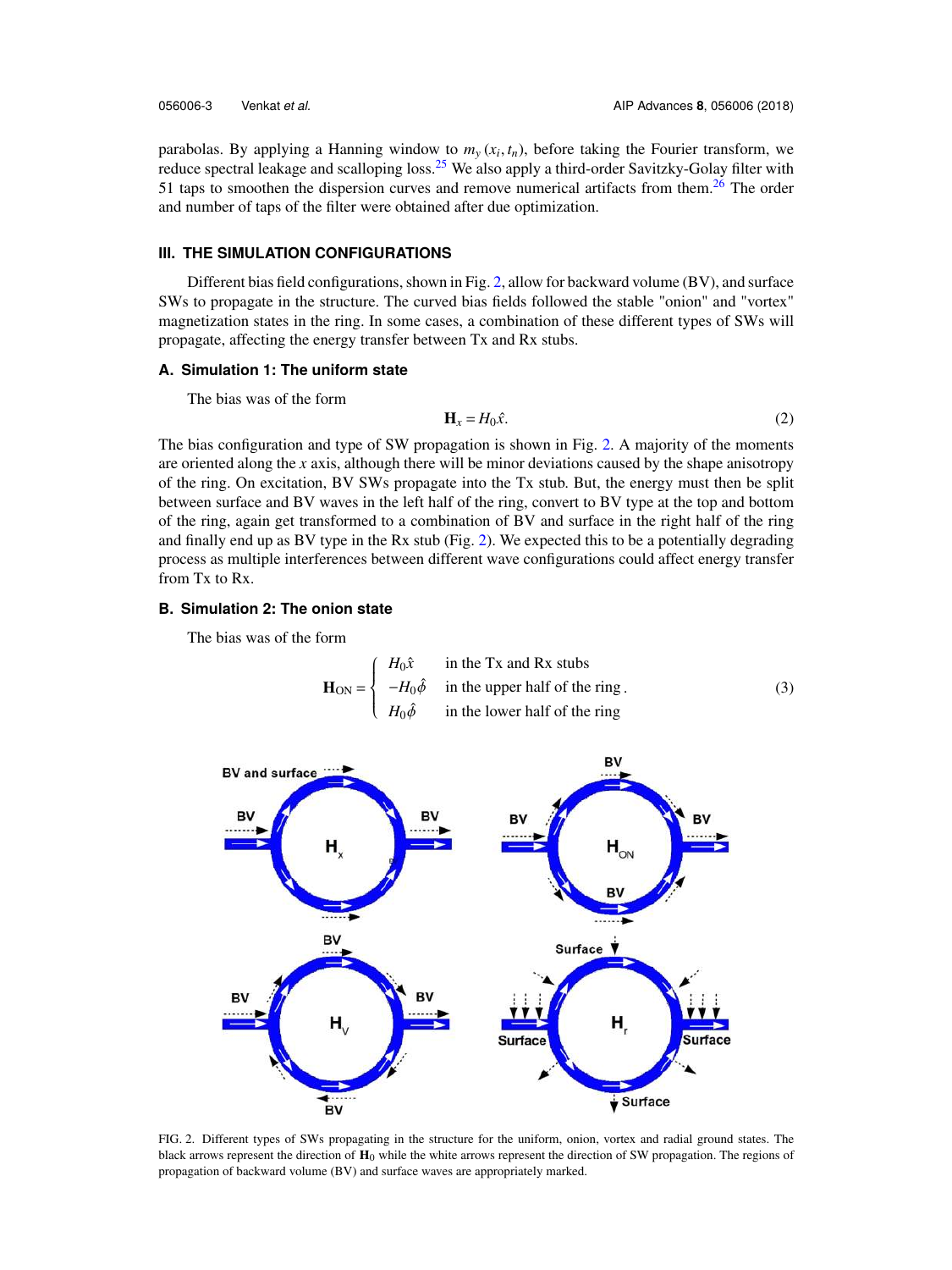Here  $\hat{\phi}$  is the unit vector tangential to the ring and positive in the anticlockwise direction. We respect the conditions imposed by the shape anisotropy of the curved surface, and always apply the bias field parallel to the edge of the structure, thus preferentially supporting BV waves. Since the BV SW configuration is maintained, we expect to see better energy transfer between the Tx and Rx stubs.

## **C. Simulation 3: The vortex state**

Similar to the onion state, the vortex state also has a bias parallel to the edges of the geometry. But, in contrast with the onion state, the bias field is now axially symmetric. With

$$
\mathbf{H}_{\rm V} = \begin{cases} H_0 \hat{x} & \text{in the Tx and Rx stubs} \\ -H_0 \hat{\phi} & \text{in the ring} \end{cases}
$$
 (4)

we again have BV waves flowing around the ring. Such a bias field may be designed into an experiment using a current carrying conductor passing through the centre of the ring.

## **D. Simulation 4: Radial bias field**

We also consider a bias field generated by a current carrying ring present under the magnonic ring. This bias field is a modification of what is experimentally used in studying how spin turn at a corner, $^{27}$  using a copper split ring as the under layer. With the current being injected from Tx to Rx, the bias field will be

$$
\mathbf{H}_{\mathbf{r}} = \begin{cases}\n-H_0 \hat{y} & \text{in the Tx and Rx stubs} \\
-H_0 \hat{r} & \text{in the top half of the ring} \\
H_0 \hat{r} & \text{in the bottom half of the ring}\n\end{cases}
$$
\n(5)

and is shown in Fig. 2. Here  $\hat{r}$  is the unit vector in the outward radial direction. With this bias field, we sustain surface waves throughout the structure and we again expect increased transfer of SW energy from Tx to Rx. In this case the excitation field, given in (1), is applied along **x**.



FIG. 3. Surface plots of the SW power spectrum for the different bias fields. The colorbar corresponds to the SW power in a dB scale. The multiple modes correspond to the quantization along the width of the Rx stub.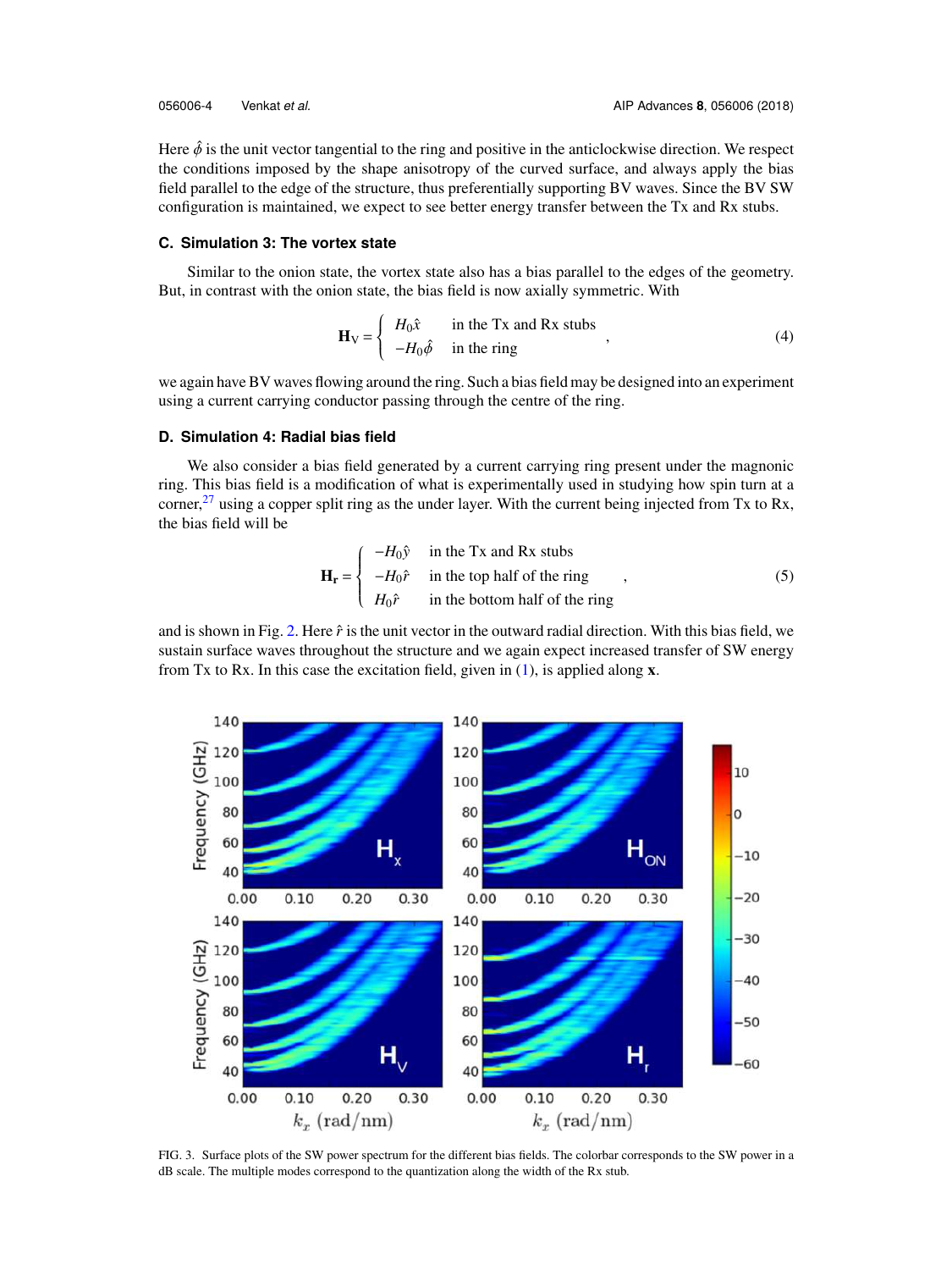

FIG. 4. The Fourier power averaged over  $k_x = 0$  to 0.05 rad/nm. The modes formed with  $H_r$  are of higher power than when  $H_0 = H_x$ .

## **IV. SIMULATION RESULTS AND DISCUSSIONS**

Fig. 3 shows the dispersion curve along the central line (at  $y = 0$  and  $z = 0$ ) in Rx, which is shown in Fig. 1, for the different bias fields. Since the spin waves are exchange dominated, the dispersion relations exhibit forward volume characteristics  $(\frac{\partial \omega}{\partial k} > 0)$  even though only BV and surface wave configurations exist in the simulations.<sup>14</sup> The frequency of the fundamental mode (40 GHz) corresponds to a maximum of the dipole dominated BV spin wave manifold. The different modes arise due to the finite width of the stub and correspond to the different quantizations along the width. With the spatially uniform excitation, given by (1), we preferentially excite the symmetric width modes.

We obtain the Fourier power along *f* and average it over  $k_x = 0$  to 0.05 rad/nm, for the different bias fields. This range of *k<sup>x</sup>* corresponds to longer wavelength SWs and are easier to excite in an experiment. These averaged power scans are shown in Fig. 4. The modal powers for the curved bias fields which involve the propagation of backward volume SWs are almost the same. SW modes in the case of  $\mathbf{H}_r$  are at different frequencies due to having different dispersion relations.<sup>14</sup> These surface modes show almost 10 dB higher power than the other bias fields. This indicates that having the bias normal to the ring leads to more adiabatic transfer of energy into the Rx stub. We understand this further by looking at the energy of the SWs in the Tx stub.



FIG. 5. The cumulative energy density as a function of time in the Rx stub for different bias fields. The  $H_{ON}$ ,  $H_V$  and  $H_r$ fields show a higher energy build up when compared to  $\mathbf{H}_x$ .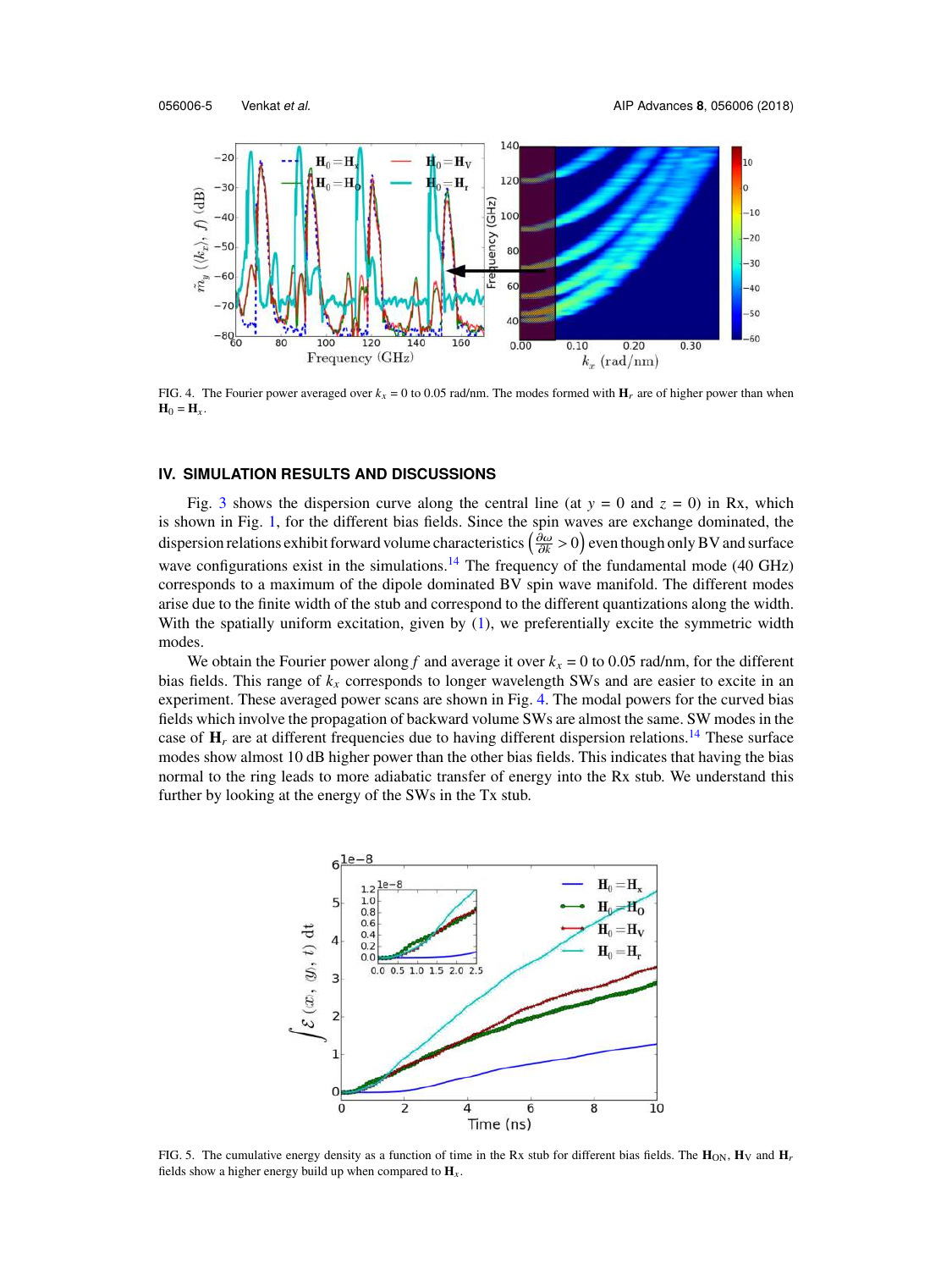## **A. SW energy density**

The energy density of these spin waves are given by

$$
\mathcal{E}(x, y, t) = -\frac{1}{2} \mathbf{M}(x, y, t). \mathbf{B}(x, y, t),
$$
 (6)

where **B** is the instantaneous magnetic flux density and **M** is the magnetization. The cumulative energy density for the different bias fields are shown in Fig. 5. Note that the static energy density i.e.  $\mathcal{E}(x, y, t=0)$  has been deducted in each case. Since we have considered a lossless case here  $(\alpha = 0)$ , the energy in Rx stub keeps increasing. We observe that  $H_{ON}$  and  $H_V$  show a threefold increase and **H***<sup>r</sup>* shows the maximum energy transfer with a five fold increase when compared to that of **H***x*.

The inset plot in Fig. 5 shows that  $H_{ON}$ ,  $H_V$  and  $H_r$  also lead to faster SW transfer with SWs starting to enter Rx at 500 ps while it takes about 2ns for  $\mathbf{H}_x$ . This increase in SW group velocity is due to preserving the SW configuration throughout the structure.

#### **V. SUMMARY**

We have studied SW dynamics in ring structures and have increased SW coupling efficiency between the Tx and Rx stubs by changing the bias field configurations. The results presented here have been obtained by running FDTD simulations using Mumax3 which have the advantage of larger computational speeds. We obtain the dispersion of SWs in the Rx stub and show that the SW modes have almost 10 dB higher power when the bias fields are radial. The SW energy density in Rx show at least three fold increase when circular or radial bias fields are applied. These bias fields also lead to an increase in SW group velocity due to preserving the SW configuration throughout the structure.

#### **ACKNOWLEDGMENTS**

This research has received funding from the European Community's Seventh Framework Programme (FP7/2007-2013) and from the DST, Government of India under the India-EU collaborative project DYNAMAG (grant number INT/EC/CMS (24/233552)).

- <sup>1</sup> D. Sander *et al.*, "The 2017 magnetism roadmap," Journal of Physics D: Applied Physics **50**, 363001 (2017).
- <sup>2</sup> V. V. Kruglyak *et al.*, "Magnonics," J. Phys. D: App. Phys. **3**, 264001 (2010).
- <sup>3</sup> M. Y. Rafique *et al.*, "Switching behavior and novel stable states of magnetic hexagonal nanorings," J. Magn. Magn. Mater. **432**, 1 (2017).
- <sup>4</sup> M. Lal *et al.*, "Control of stable magnetization states in permalloy nanorings using magnetic nanowires," J. Magn. Magn. Mater. (2017).
- <sup>5</sup> X. Zhou *et al.*, "Spin wave modes in out-of-plane magnetized nanorings," Phys. Rev. B **96**, 024446 (2017).
- <sup>6</sup> K. Richter *et al.*, "Localized domain wall nucleation dynamics in asymmetric ferromagnetic rings revealed by direct time-resolved magnetic imaging," Phys. Rev. B **94**, 024435 (2016).
- <sup>7</sup> M. A. Mawass *et al.*, "Switching by domain-wall automotion in asymmetric ferromagnetic rings," Phys. Rev. Applied **7**, 044009 (2017).
- 8 J. Podbielski *et al.*, "Spin-wave interference in microscopic rings," Phys. Rev. Lett. **96**, 167207 (2006).
- <sup>9</sup> X. Zhou *et al.*, "Spin wave modes in out-of-plane magnetized nanorings," Physical Review B **96**, 024446 (2017).
- <sup>10</sup> V. Kruglyak and R. Hicken, "Magnonics: Experiment to prove the concept," J. Magn. Magn. Mater. **306**, 191 (2006).
- <sup>11</sup> F. Giesen *et al.*, "Multiple ferromagnetic resonance in mesoscopic permalloy rings," J. Appl. Phys. **97**, 10A712 (2005).
- <sup>12</sup> G. Gubbiotti *et al.*, "Splitting of spin excitations in nanometric rings induced by a magnetic field," Phys. Rev. Lett. 97, 247203 (2006).
- <sup>13</sup> S. Demokritov et al., "Brillouin light scattering studies of confined spin waves: Linear and nonlinear confinement," Phys. Rep. **348**, 441 (2001).

<sup>14</sup> G. Venkat et al., "Proposal for a standard micromagnetic problem: Spin wave dispersion in a magnonic waveguide," IEEE Trans. Magn. **49**, 524 (2013).

- <sup>15</sup> M. Donahue and D. Porter, "OOMMF user's guide, version 1.0," tech. rep., National Institute of Standards and Technology, Gaithersburg, MD, 1999.
- <sup>16</sup> G. D. Chaves-O'Flynn *et al.*, "Micromagnetic simulations of ferromagnetic rings," J. Appl. Phys **103**, 07D917 (2008).
- <sup>17</sup> J. Wang *et al.*, "Micromagnetic calculation of dynamic susceptibility in ferromagnetic nanorings," J. Appl. Phys. **105**, 083908 (2009).
- <sup>18</sup> J. Palma *et al.*, "Micromagnetic simulation of Fe asymmetric nanorings," J. Magn. Magn. Mater. **324**, 637 (2012).
- <sup>19</sup> A. Vansteenkiste *et al.*, "The design and verification of MuMax3," AIP Advances **4**(10), 107133 (2014).